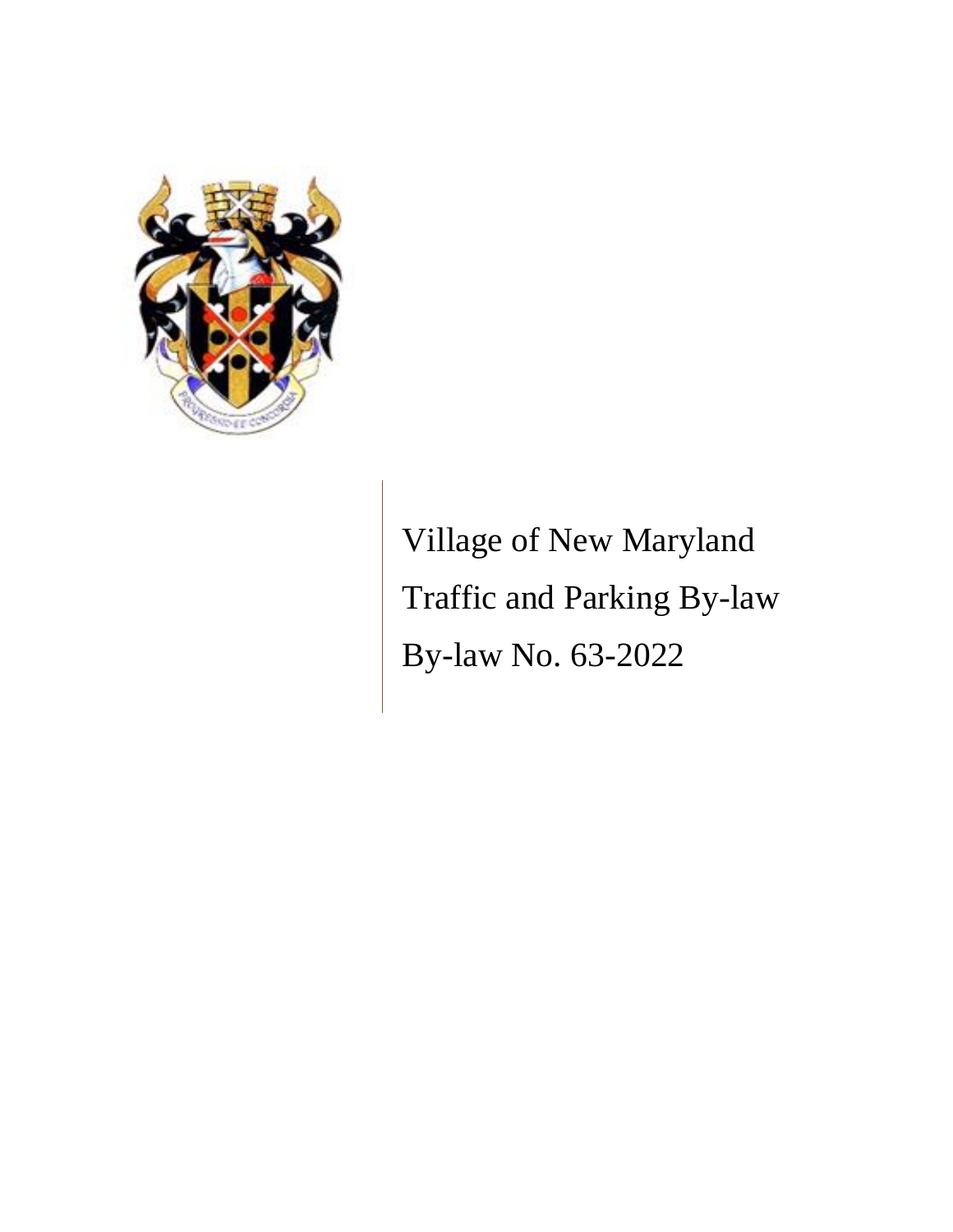# **TABLE OF CONTENTS**

| 1.0  |  |
|------|--|
| 2.0  |  |
| 3.0  |  |
| 4.0  |  |
| 5.0  |  |
| 6.0  |  |
| 7.0  |  |
| 8.0  |  |
| 9.0  |  |
| 10.0 |  |
| 11.0 |  |
|      |  |
|      |  |

SCHEDULE "A" - MUNICIPAL BY-LAW INFRACTIONS NOTICE

- SCHEDULE "B" STOP SIGNS
- SCHEDULE "C" YIELD RIGHT-OF-WAY SIGNS
- SCHEDULE "D" NO PARKING ZONES
- SCHEDULE "E" FIRE ZONES / FIRE LANES
- SCHEDULE "F" LARK STREET NO PARKING ZONE
- SCHEDULE "G" SPRUCEWOOD AND CLOVER STREET NO PARKING ZONE
- SCHEDULE "H" NEW MARYLAND CENTRE NO PARKING ZONE
- SCHEDULE "I" NEW MARYLAND ELEMENTARY SCHOOL- FIRE LANES / NO PARKING ZONE
- SCHEDULE "J" KERRY LANE NO PARKING ZONE
- SCHEDULE "K" MACINTOSH DRIVE NO PARKING ZONE
- SCHEDULE "L" MACINTOSH DRIVE NO PARKING ZONE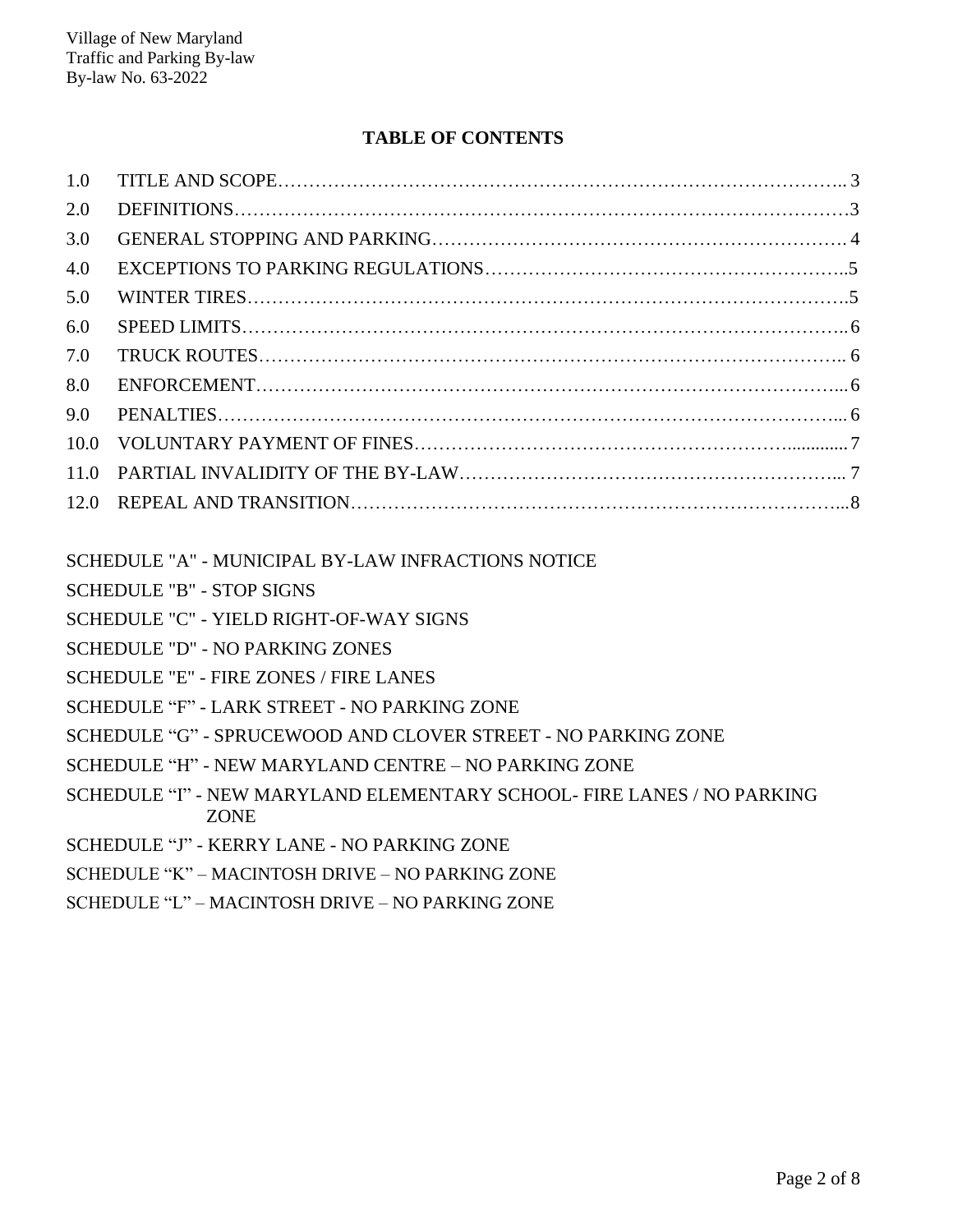# **A By-law to Regulate Traffic and Parking in the Village of New Maryland**

WHEREAS the *Local Governance Act* S.N.B. 2017, Chapter18 ("the Act") was proclaimed and came into force January 1, 2018;

AND WHEREAS under Section 195 of the Act a by-law made under the authority of the *Municipalities Act*, Chapter M-22 of the Revised Statutes, 1973, that was in force immediately before the commencement of this section, shall be deemed to have been made under this Act and is valid and continues in force until amended or repealed;

AND WHEREAS the Council for the Village of New Maryland proposes amendments to *By-law No. 63 - A By-law to Regulate Traffic and Parking in the Village of New Maryland*, and amendments thereto;

**THEREFORE, BE IT ENACTED** by the Council of the Village of New Maryland under the authority vested in it by the *Local Governance Act* S.N.B. 2017, Chapter 18, as follows;

The Council of the Village of New Maryland under the authority vested in it by the *Local Governance Act* S.N.B. 2017, Chapter 18*,* the *Motor Vehicle Act*, R.S.N.B. 1973, Chapter M-17, and respective amendments thereto, enacts as follows:

# **1.0 TITLE AND SCOPE**

This by-law may be cited as the "*Traffic and Parking By-law*".

## **2.0 DEFINITIONS**

- 2.01 Words defined in Section 1 of the *Motor Vehicle Act*, R.S.N.B. 1973, Chapter M-17 shall have the same meaning when used in this by-law unless otherwise defined in Section 2.02 of this by-law.
- 2.02 In this By-law:

"By-law Enforcement Officer" means a person appointed by Resolution of Council to enforce the by-laws of the Village of New Maryland;

"Fire Zone" means that portion of a highway designated as such by a traffic control device bearing the words "fire zone" or "fire lane," and established for free access of fire department emergency vehicles;

"Hazardous Material" means all goods listed in the North American Emergency Response Guidebook, published by Transport Dangerous Goods Directorate of Transport Canada;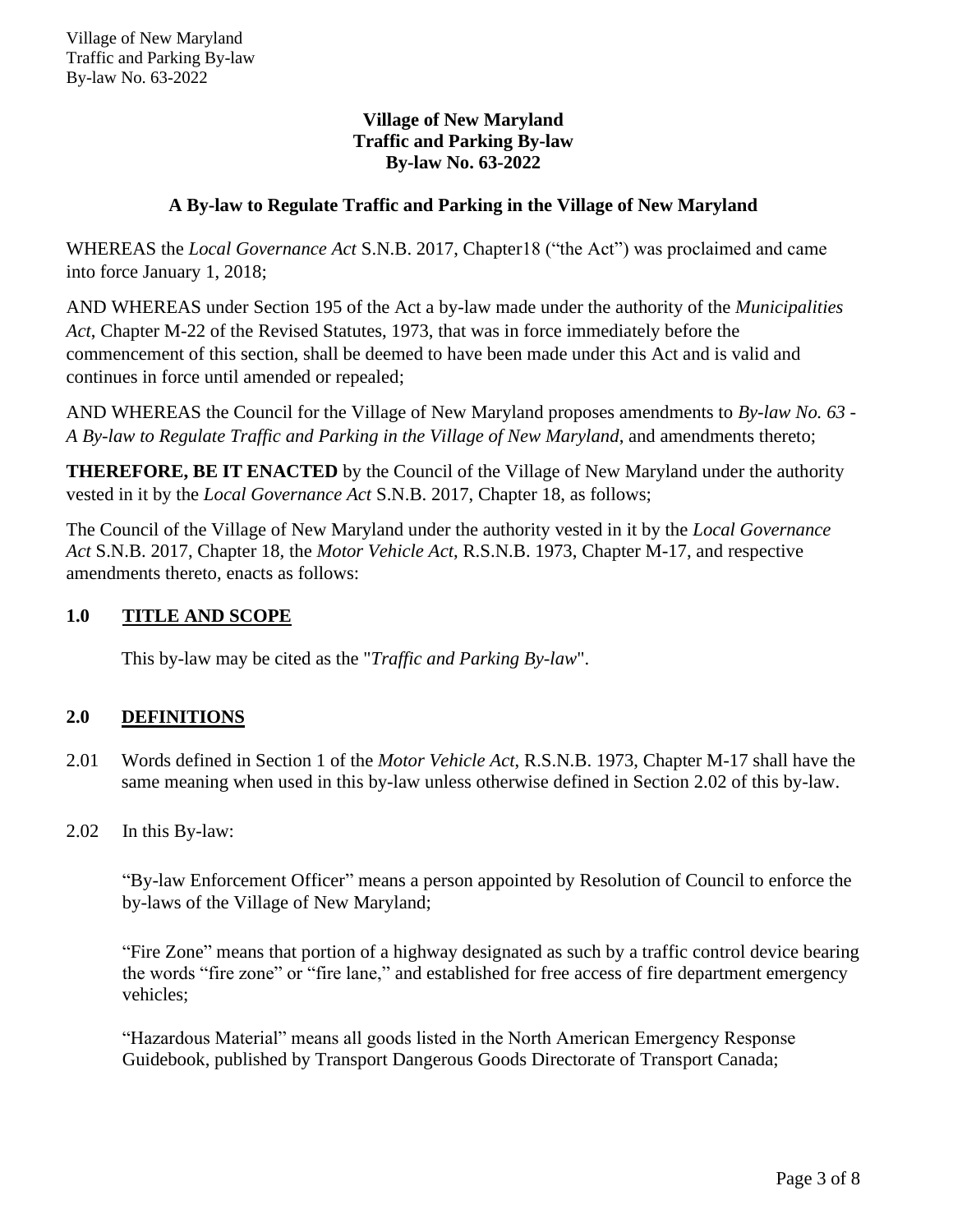"Municipal By-law Infractions Notice" means a document, in the form set out in Schedule "A", providing notification that the provisions of this by-law have been violated;

"Peace Officer" means any person as defined in the *Motor Vehicle Act*, RSNB 1973, Chapter M-17, and amendments thereto;

"Public Space" means land, other than streets owned by the Village, for recreational or other use or enjoyment of the general public, such as conservation areas, parks or playgrounds, trails, walkways, greenbelts, wooded areas and buffers as well as areas reserved for public utilities;

"Public Works Supervisor" means the Supervisor of the Village of New Maryland Public Works Department and/or their authorized representative;

"Street" means the entire width between the boundary lines of a street, road, or highway;

"Village" means the Village of New Maryland;

"Winter Traction" Tires means:

- (a) tires with treads designed specifically to provide more effective traction on streets during snow and ice conditions which includes All Season Radial tires; and/or
- (b) tires equipped with tire chains made of iron or steel links or studs or other material designed to fit and fasten over motor vehicle tires providing effective traction on streets during snow and ice conditions; and

"Winter Period" means the period between the 1<sup>st</sup> day of November in any year up to and including the  $31<sup>st</sup>$  day of March in the following year.

## **3.0 GENERAL STOPPING AND PARKING**

- 3.01 Stop signs shall be erected at the locations set out in Schedule "B" to this by-law.
- 3.02 Yield Right-of-Way signs shall be erected at the locations set out in Schedule "C" to this by-law.
- 3.03 No person shall stop, stand or park a motor vehicle on any of the streets or portions of streets designated no parking zones as set out in Schedule "D" to this by-law.
- 3.04 No person shall stop, stand or park any vehicle on any street or public space:
	- (a) in an area designated as a Fire Zone or a Fire Lane by a traffic control device erected by the Village, or by the owner of the land, as set out in Schedule "E" to this by-law;
	- (b) in an area designated as a parking space for disabled persons by a traffic control device erected by the Village, or by the owner of the land, unless such vehicle displays a valid identification plate permit or placard issued by the Registrar of Motor Vehicles for the Province of New Brunswick or similar authority;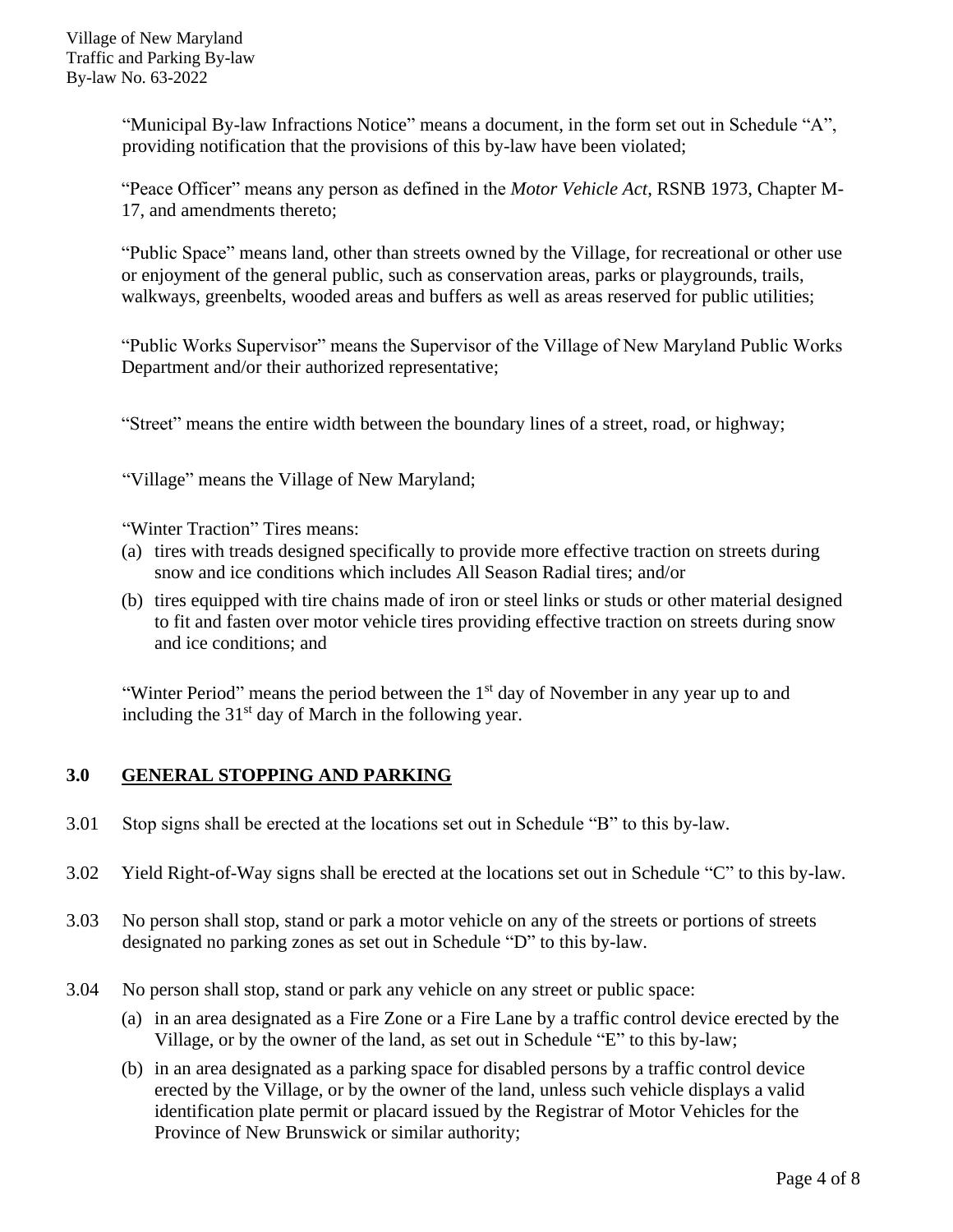- (c) in the "Winter Period" between the hours of midnight and 7:00 a.m. of any day, or leave any vehicle unattended during periods of snowfall, on any street or highway so as to interfere with snow removal operations;
- (d) on a boulevard or any place reserved for pedestrians except where specifically designated as a parking zone;
- (e) in contravention of any traffic control device posted, or caused to be posted, by the Village, the Public Works Supervisor or a By-law Enforcement Officer pursuant to this by-law or other applicable regulation or legislation;
- (f) in front of a barricade used to block off a roadway or access to a roadway;
- (g) in a public park or public space, except in designated areas; or
- (h) in an area within 5 (five) metres of a fire hydrant.
- 3.05 No person shall park any vehicle containing Hazardous Material overnight in any residential or public area.

# **4.0 EXCEPTIONS TO PARKING REGULATIONS**

- 4.01 Police, Ambulance, and Fire Department emergency vehicles are exempt from all parking and stopping regulations contained in this by-law.
- 4.02 Municipal, provincial or public utility service vehicles are exempt from all parking and stopping regulations contained in this by-law while such vehicles are actually engaged in work of necessity requiring them to be stopped or parked in contravention of any such provision.

## **5.0 WINTER TIRES**

- 5.01 No person shall, while snow or ice is on the surface of a street during a winter period, drive a motor vehicle on any street in the Village of New Maryland without Winter Traction Tires in such a manner as to interfere with the passage of other motor vehicles or persons.
- 5.02 When any peace officer finds a motor vehicle impeding traffic in violation of the provisions of subsection 5.01 above, such officer may:
	- (a) move such vehicle; or
	- (b) require the driver to move the vehicle to a position off the main travelled portion of such street.
- 5.03 Any person who drives a motor vehicle in violation of subsection 5.01 above or fails to move a motor vehicle when required to do so pursuant to subsection 5.02 above is guilty of an offence.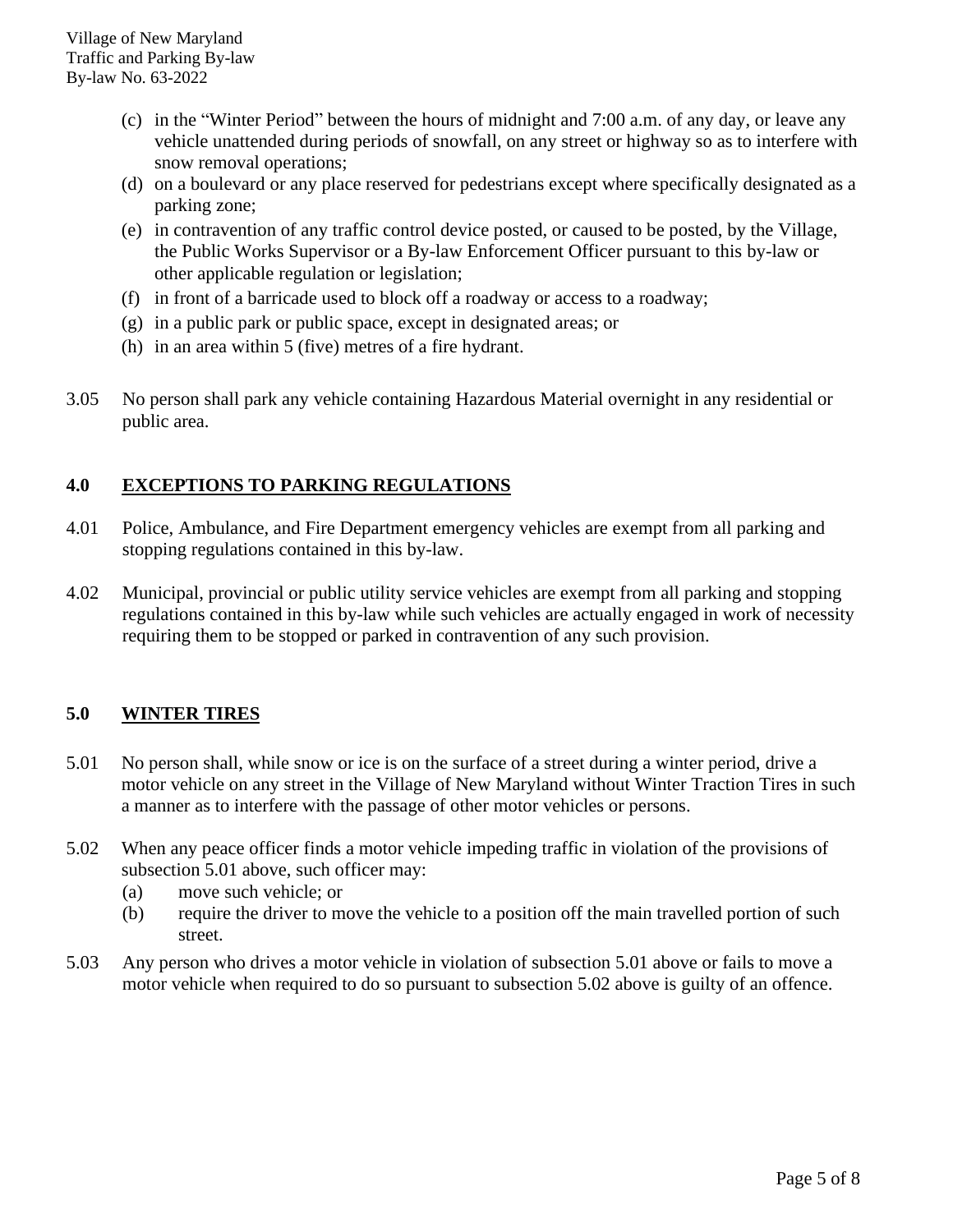#### **6.0 SPEED LIMITS**

No person shall drive a vehicle at a speed in excess of 40 kilometres per hour on any street or public space within the Village of New Maryland, except where otherwise posted and except along Provincial Highway 101.

### **7.0 TRUCK ROUTES**

The Council, by resolution, may from time-to-time designate streets, other than provincially designated highways, as temporary truck routes.

### **8.0 ENFORCEMENT**

- 8.01 Any Peace Officer or By-law Enforcement Officer is hereby authorized to take such action or issue such Municipal By-Law Infractions Notice as they may deem to be necessary to enforce any provisions of this by-law.
- 8.02 Whenever any vehicle is parked in contravention of any provision of this by-law, a Municipal By-Law Infractions Notice, in the form set out in Schedule "A" to this by-law, may be issued either by placing it on the vehicle or by delivering it to the registered owner of the vehicle.
- 8.03 A Municipal By-Law Infractions Notice shall specify the reason for which the vehicle is deemed to be in contravention of the provisions of this by-law.
- 8.04 Notwithstanding subsections 8.01 and 8.02, any Peace Officer or Village By-law Enforcement Officer may move or cause to be moved any vehicle found stopped or parked in violation of the provisions of this by-law on any street in the Village of New Maryland. The registered owner of such vehicle will be liable for all costs and charges for the moving and storage thereof.

## **9.0 PENALTIES**

- 9.01 Any person who violates any provision of this by-law is guilty of an offence.
- 9.02 Subject to section 9.01, any person who violates a provision of this by-law is guilty of an offence and is liable on summary conviction to a fine of not less than \$25.00 (*twenty-five dollars*)*.*
- 9.03 Any person who violates section 3.04 (b) of this by-law is guilty of an offence and is liable on summary conviction to a fine not less than \$125.00 (*one hundred twenty-five dollars).*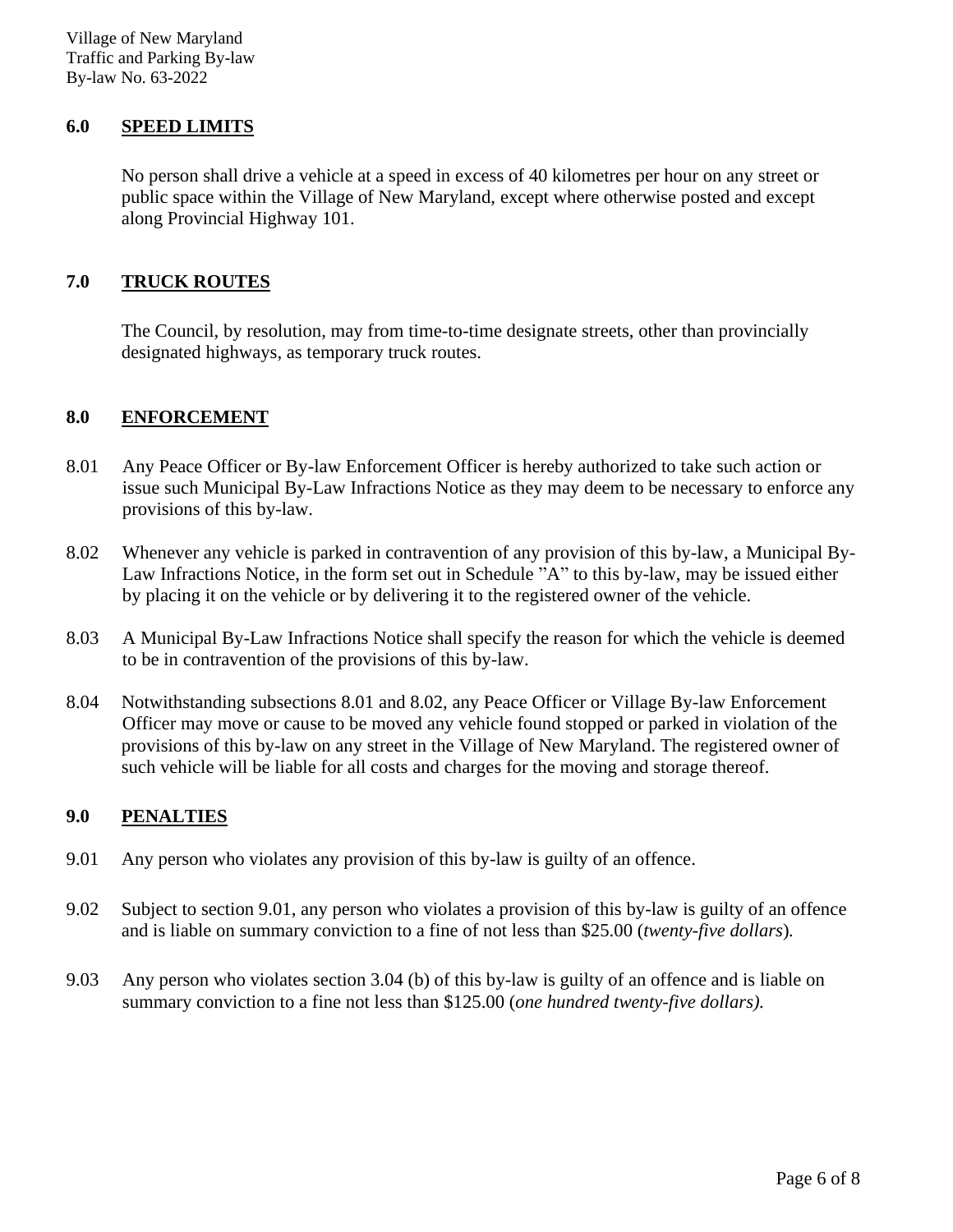# **10.0 VOLUNTARY PAYMENT OF FINES**

- 10.01 Notwithstanding sections 9.01 through 9.03, any person who violates a provision of this by-law may, on or before the date a charge pertaining to the violation has been laid in provincial court, pay an amount equal to the minimum penalty imposed under section 9.0 of this by-law to the Village of New Maryland at the Village Office, 584 New Maryland Highway, New Maryland, New Brunswick.
- 10.02 A payment under section 10.01 hereof shall constitute a full satisfaction, release and discharge of all penalties incurred by such person for such violation.

# **11.0 PARTIAL INVALIDITY OF THE BY-LAW**

If any section, subsection, sentence, clause or phrase of this by-law is for any reason held to be invalid by the decision of any court of competent jurisdiction, such decision shall not affect the validity of the remaining portions of this by-law.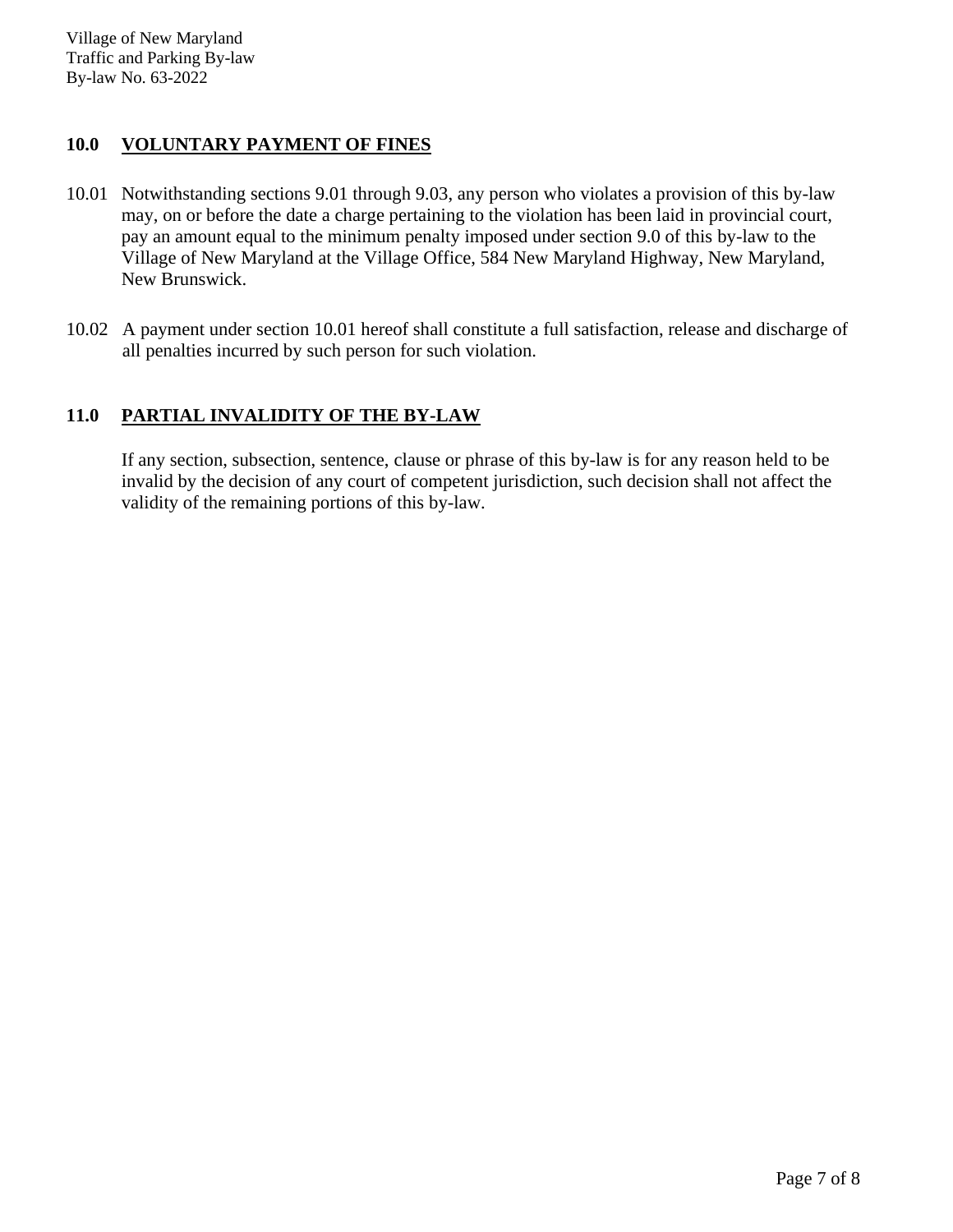# **12.0 REPEAL AND TRANSITION**

- 12.01 *By-law No. 63, A By-law to Regulate Traffic and Parking in the Village of New Maryland* enacted on October 18, 2006 and all amendments thereto is hereby repealed.
- 12.02 The repeal of *By-Law No. 63, A By-law to Regulate Traffic and Parking in the Village of New Maryland*, shall not affect any penalty, forfeiture or liability, incurred before such repeal or any proceeding for enforcing the same completed or pending at the time of repeal; nor shall it repeal, defeat, disturb, invalidate or prejudicially affect any matter or thing whatsoever completed, existing or pending at the time of repeal.

*(By Title Only)*

Read First Time: 15 December 2021

Read Second Time: 15 December 2021 *(By Title Only)*

Advertised as to content on the Village of New Maryland website in accordance with *Local Governance Act,* S.N.B. 2017, Chapter 18: 02 February 2022

Read Third Time:

Read Final Time: *(By Title Only)* and ENACTED: 16 February 2022

*(By Summary)* 16 February 2022

 \_\_\_\_\_\_\_\_\_\_\_\_\_\_\_\_\_\_\_\_\_\_\_\_\_ \_\_\_\_\_\_\_\_\_\_\_\_\_\_\_\_\_\_\_\_\_\_\_\_\_ (Signed) Cynthia Geldart Judy Wilson-Shee Cynthia Geldart MAYOR CAO/CLERK

SEAL: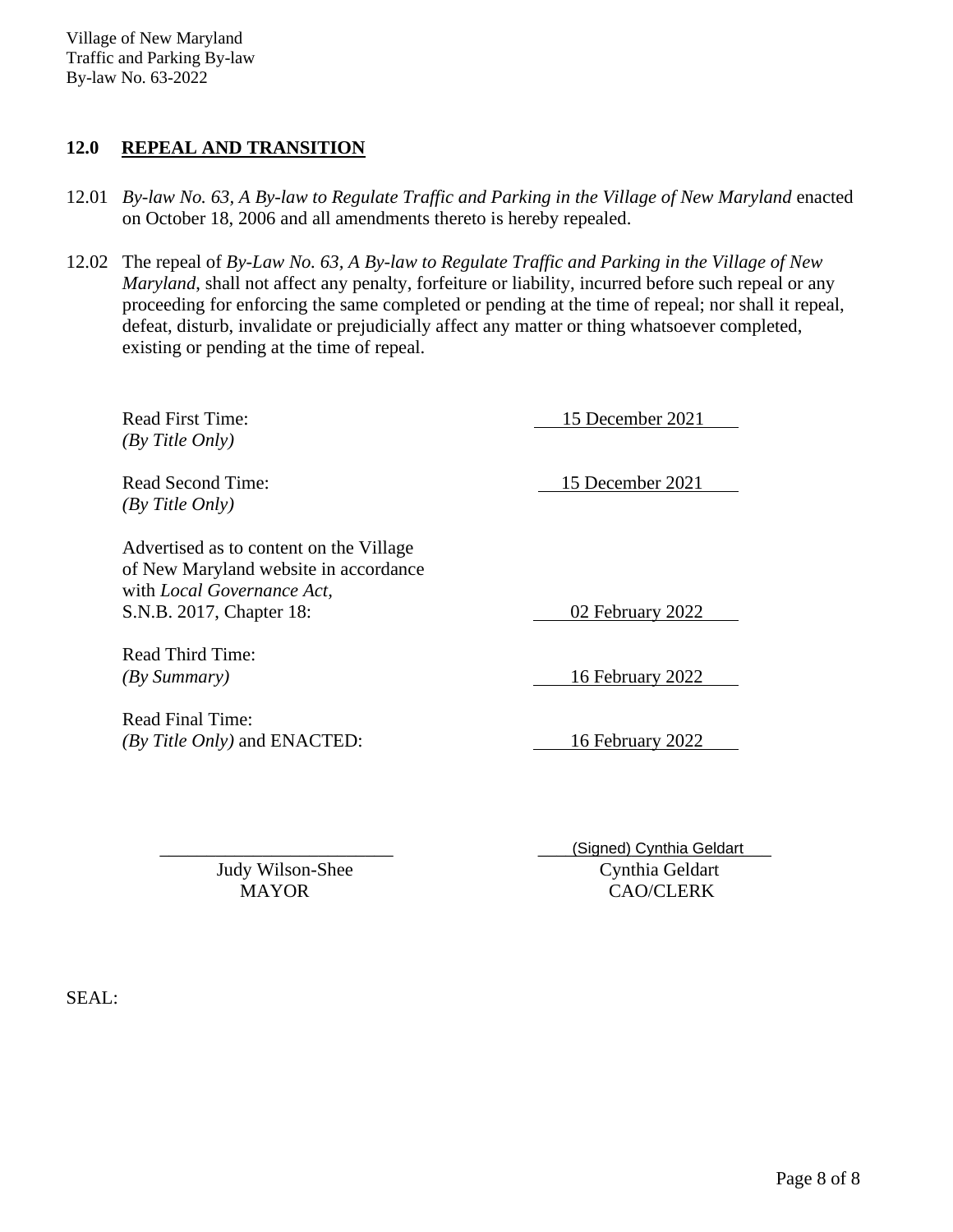# **SCHEDULE "A"**

| <b>MUNICIPAL BY-LAW INFRACTIONS NOTICE</b>                                                                                                                          |                   |                                                                     |                                        |                                 |                                                                                                                                 |  |  |  |
|---------------------------------------------------------------------------------------------------------------------------------------------------------------------|-------------------|---------------------------------------------------------------------|----------------------------------------|---------------------------------|---------------------------------------------------------------------------------------------------------------------------------|--|--|--|
| an n                                                                                                                                                                |                   |                                                                     |                                        |                                 | in sheri 19 yan Mise go                                                                                                         |  |  |  |
| VILLAGE OF<br><b>NEW MARYLAND</b>                                                                                                                                   |                   | MUNICIPAL BY-LAW INFRACTIONS/<br>INFRACTIONS AUX ARRÊTÉS MUNICIPAUX |                                        | พм 3351                         |                                                                                                                                 |  |  |  |
| <b>NAME/NOM</b><br><b>VIOLATOR/</b><br><b>CONTRE-</b><br>VENANT                                                                                                     |                   |                                                                     |                                        |                                 |                                                                                                                                 |  |  |  |
| ADDRESS/ADRESSE                                                                                                                                                     |                   |                                                                     |                                        |                                 |                                                                                                                                 |  |  |  |
| <b>CITY/TOWN/VILLE/VILLAGE</b>                                                                                                                                      |                   |                                                                     | PROV/STATE/ETAT<br>POSTAL /CODE POSTAL |                                 |                                                                                                                                 |  |  |  |
| DATE OF BIRTH / DATE DE NAISSANCE   IF YOUNG OFFENDER - NAME OF PARENT OR GUARDIAN<br>Y'A<br>м                                                                      | D/J               | POUR UN MINEUR NOM DE PARENT OU TUTEUR                              |                                        |                                 |                                                                                                                                 |  |  |  |
| <b>VEHICLE</b><br><b>INFORMATION</b><br><b>INFORMATION</b>                                                                                                          | PROV/STATE/ETAT   | PLATE/PLAQUE                                                        |                                        | MAKE / MARQUE                   |                                                                                                                                 |  |  |  |
| <b>SUR LE VEHICULE</b><br>OFFENCE / INFRACTION                                                                                                                      |                   |                                                                     |                                        |                                 |                                                                                                                                 |  |  |  |
|                                                                                                                                                                     |                   |                                                                     | BY LAW/<br>ARRÊTÉ                      | <b>SECTION</b>                  | <b>FINE AMENDE</b>                                                                                                              |  |  |  |
|                                                                                                                                                                     |                   |                                                                     |                                        |                                 | \$                                                                                                                              |  |  |  |
| PLACE OF OFFENCE/LIEU DE L'INFRACTION                                                                                                                               |                   |                                                                     |                                        | PROSECUTION<br><b>POURSUITE</b> | <b>WARNING</b><br>AVERTISSEMENT                                                                                                 |  |  |  |
| REMARKS/REMARQUE                                                                                                                                                    |                   |                                                                     |                                        |                                 |                                                                                                                                 |  |  |  |
| PAYMENT INSTRUCTIONS                                                                                                                                                |                   |                                                                     | <b>MODALITÉS DE PAIEMENT</b>           |                                 | EN PERSONNE, A NOTRE BUREAU EN VILLE, 584 CHEMIN                                                                                |  |  |  |
| PAYMENTS CAN BE MADE IN PERSON AT THE VILLAGE OFFICE.<br>584 NEW MARYLAND HIGHWAY. MONDAY TO FRIDAY DURING<br>NORMAL BUSINESS HOURS EXCLUDING HOLIDAYS              |                   |                                                                     |                                        |                                 | NEW MARYLAND, DU LUNDI AU VENDREDI PENDANT LES<br>HEURES D'OUVERTURE, SAUF LES JOURS FÉRIÉS.                                    |  |  |  |
| ου<br>OR<br>EN LE DÉPOSANT DANS LES BOÎTES DE DÉPOT SITUÉES À<br>USE THE DROP OFF BOX LOCATED AT THE VILLAGE OFFICE<br>BUREAU DU VILLAGE                            |                   |                                                                     |                                        |                                 |                                                                                                                                 |  |  |  |
| OR<br>ου<br>MAIL BY USING THIS CONVENIENCE ENVELOPE<br>PAR LA POSTE, DANS L'ENVELOPPE CI-JOINTE                                                                     |                   |                                                                     |                                        |                                 |                                                                                                                                 |  |  |  |
| NOTE: IF PAYMENT FOR PENALTY IS NOT<br>RECEIVED WITHIN 10 CALENDAR DAYS FROM<br>DATE OF ISSUE, FURTHER ENFORCEMENT<br>MEASURES WILL BE TAKEN.                       |                   |                                                                     | <b>DISCIPLINAIRES SERONT PRISES.</b>   |                                 | <b>NOTE: SILE PAIEMENT N'EST PAS RECU DANS</b><br>LES 10 JOURS OUVRABLES APRÈS LA DATE<br>DE L'INFRACTION, DE NOUVELLES MESURES |  |  |  |
| Y/A<br>D/J<br>м                                                                                                                                                     | <b>TIME/HEURE</b> | AM PM                                                               | OFFICER SIGNATURE/DE L'AGENT(E)        |                                 |                                                                                                                                 |  |  |  |
| OFFICER'S COMMENTS/COMMENTAIRES DE L'AGENT(E)                                                                                                                       |                   |                                                                     |                                        |                                 |                                                                                                                                 |  |  |  |
|                                                                                                                                                                     |                   |                                                                     |                                        |                                 |                                                                                                                                 |  |  |  |
| APPEALS MUST BE MADE WITHIN 2 BUSINESS DAYS TO THE ISSUING AGENCY<br>LES APPELS DOIT ÊTRE DÉPOSÉE DANS LES DEUX JOUR OUVRABLES AUX SERVICE<br><b>CORRESPONDANTS</b> |                   |                                                                     |                                        |                                 |                                                                                                                                 |  |  |  |
| RCMP<br><b>FIRE/INCENDIE</b>                                                                                                                                        |                   | (506) 357-4300<br>(506) 450-8711                                    |                                        |                                 | APPLICATION DES ARRETÉS (506) 451-8508                                                                                          |  |  |  |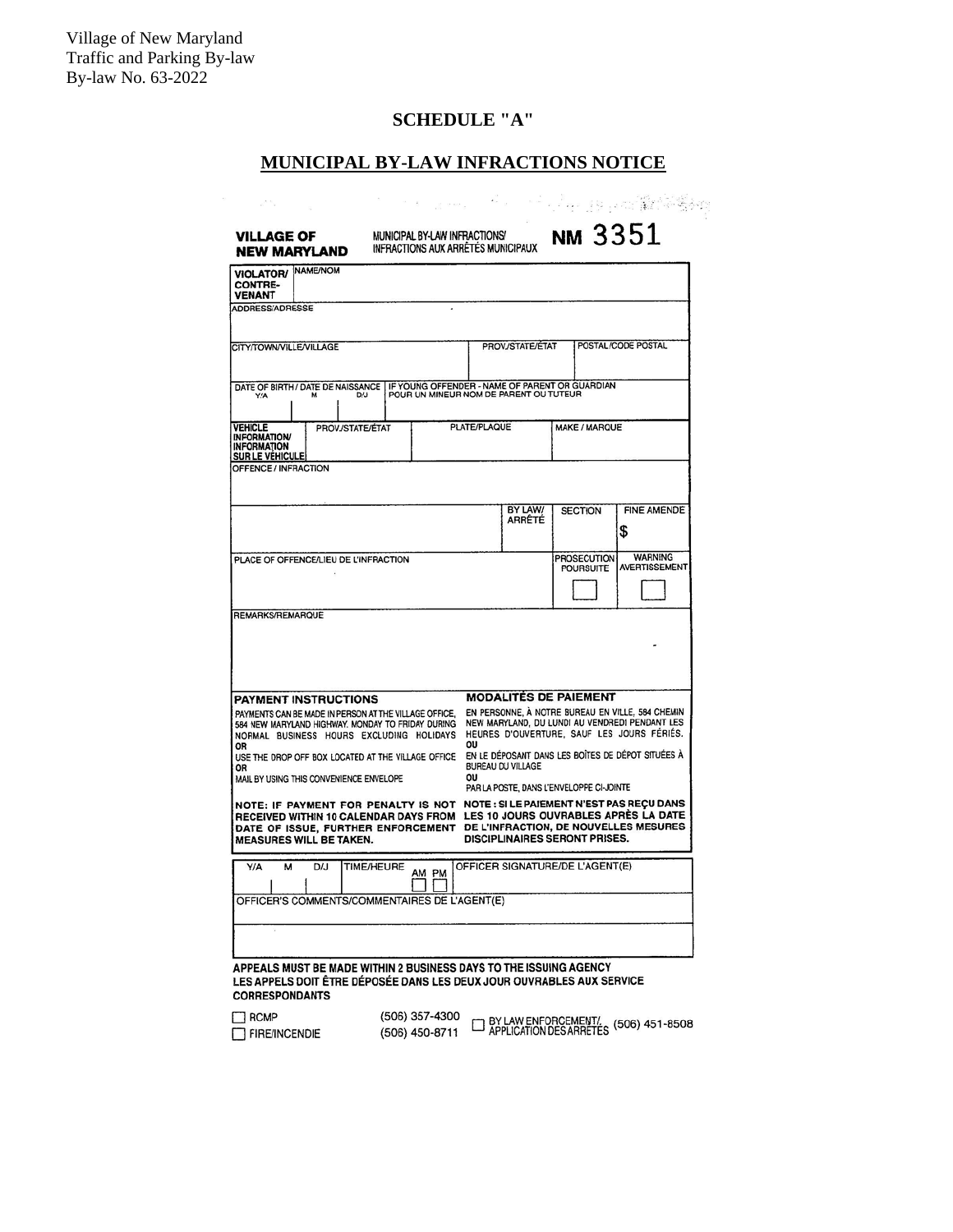#### **SCHEDULE "B"**

#### **STOP SIGNS**

ALBAN STREET, AT DANIEL DRIVE ALBAN STREET, AT PHILLIPS DRIVE ATHLETIC DRIVE, AT PHILLIPS DRIVE ATKINSON LANE, AT HIGHWAY 101 ATKINSON LANE, AT AUTUMN LANE - TWO WAY STOP ATKINSON LANE, AT CAINS BROOK LANE AUTUMN LANE, AT ATKINSON LANE AUTUMN LANE, AT WOODLAWN LANE BAKER BROOK COURT, AT HIGHWAY 101 BALDWIN STREET, AT BERKLEY DRIVE BELLFLOWER STREET, AT BERKLEY DRIVE BERKLEY DRIVE, AT GRAVENSTEIN STREET BERKLEY DRIVE, AT DOHERTY STREET-TWO WAY STOP BERKLEY DRIVE, AT CROWN AVENUE BIRCHWOOD CRESCENT, AT BERKLEY DRIVE BIRCHWOOD CRESCENT, AT CROWN AVENUE BISMARK STREET, AT MELROSE AVENUE BOXWOOD LANE, AT ALBAN STREET BOXWOOD LANE, AT KIMBERLEY STREET BRADLEY AVENUE, AT DOHERTY STREET BRADLEY AVENUE, AT BERKLEY DRIVE BRADSHAW DRIVE, AT HIGHWAY 101 CAINS BROOK LANE, AT WOODLAWN LANE CARLOUGH STREET, AT CORTLAND STREET CARLOUGH STREET, AT BISMARK STREET CEDAR ACRES COURT, AT HIGHWAY 101 CHARTERS AVENUE, AT ALBAN STREET CHARTERS AVENUE, AT KIMBERLEY STREET CHARTERS SETTLEMENT ROAD, AT HIGHWAY 101 (2 SIGNS) CLOVER STREET, AT SPRUCEWOOD DRIVE COACH HOUSE LANE, AT ATKINSON LANE COACH HOUSE LANE, AT SPRINGWATER LANE CONFEDERATION AVENUE, AT PHILLIPS DRIVE

CORTLAND STREET, AT BERKLEY DRIVE CROWN AVENUE, AT HIGHWAY 101 CROWN AVENUE, AT DANIEL DRIVE DANIEL DRIVE, AT HIGHWAY 101 DEER LANE, AT SHAW LANE DANIEL DRIVE, AT SPRUCEWOOD DRIVE DEER LANE, AT SPRINGWATER LANE DOHERTY STREET, AT BERKLEY DRIVE DOHERTY STREET (NORTHBOUND), AT PINE RIDGE AVENUE DOHERTY STREET (SOUTHBOUND), AT PINE RIDGE **AVENUE** GLADSTONE STREET, AT BISMARK STREET GRAVENSTEIN STREET, AT MACINTOSH DRIVE HERITAGE AVENUE, AT PHILLIPS DRIVE HORNCASTLE AVENUE, AT PHILLIPS DRIVE HORNCASTLE AVENUE, AT TIMOTHY DRIVE KERRY LANE, AT ATKINSON LANE KIMBERLEY STREET, AT DANIEL DRIVE KIRK LANE, AT SPRINGWATER LANE KIRK LANE, AT SHAW LANE LANTERN LANE, AT ATKINSON LANE LANTERN LANE, AT SPRINGWATER LANE LARK STREET, AT SUNRISE ESTATES DRIVE LOBO STREET, AT CORTLAND STREET LODDINGTON STREET, AT BISMARK STREET LODDINGTON STREET, AT NEWMAN STREET LYNDA LANE, AT CROWN AVENUE MACINTOSH DRIVE, AT HIGHWAY 101 MACINTOSH DRIVE, AT CORTLAND STREET MCFARLANE STREET, AT ATKINSON LANE MCFARLANE STREET, AT WOODLAWN LANE MCMURTRIE AVENUE, AT SUNRISE ESTATES DRIVE MELBA STREET, AT BALDWIN STREET MELROSE AVENUE, AT CORTLAND STREET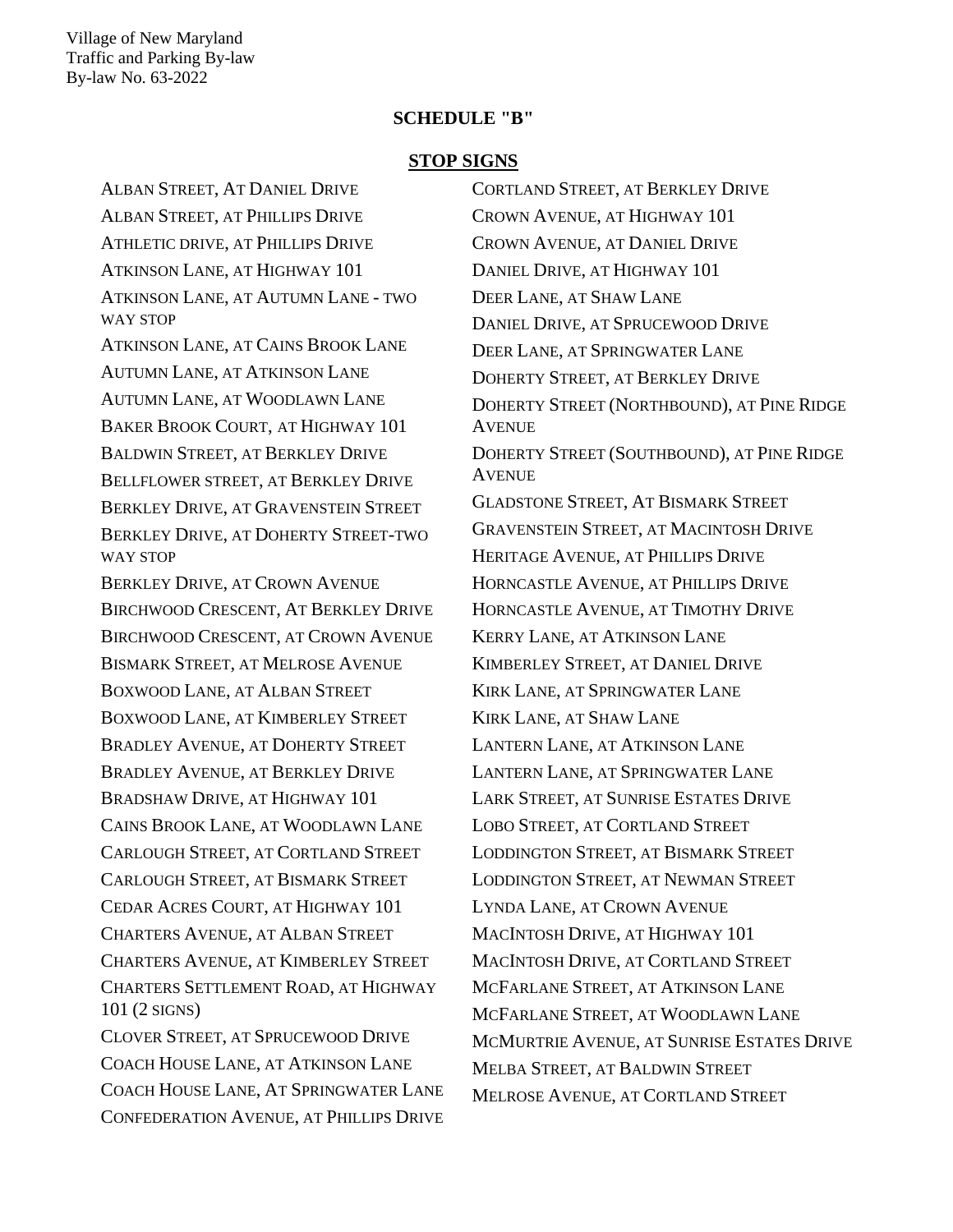#### **SCHEDULE "B"**

#### **STOP SIGNS**

MELROSE AVENUE, AT BERKLEY DRIVE - TWO WAY STOP MELROSE AVENUE, AT BELLFLOWER STREET MILLERTON STREET, AT PINE RIDGE AVENUE MILLERTON STREET, AT SPRUCEWOOD DRIVE NEWMAN STREET, AT BISMARK STREET NEWMAN STREET, AT BERKLEY DRIVE NICHOLSON CRESCENT, WESTBOUND AT BRADSHAW DRIVE NICHOLSON CRESCENT, EASTBOUND AT BRADSHAW DRIVE OLIVER CRESCENT (WEST), AT CROWN AVENUE OLIVER CRESCENT (EAST), AT CROWN **AVENUE** PHILLIPS DRIVE (NORTH), AT HIGHWAY 101 PHILLIPS DRIVE (SOUTH), AT HIGHWAY 101 PINE RIDGE AVENUE, AT DANIEL DRIVE PINE RIDGE AVENUE, AT DOHERTY STREET RUSSET STREET, AT MACINTOSH DRIVE SANDCHERRY LANE, AT ALBAN STREET SANDCHERRY LANE, AT KIMBERLEY STREET SANDY LANE, AT ATKINSON LANE SANDY LANE, AT SPRINGWATER LANE SHAW LANE, AT SPRINGWATER LANE SINCLAIR LANE, AT SHAW LANE SINCLAIR LANE, AT SPRINGWATER LANE SPRINGWATER LANE, AT HIGHWAY 101 SPRINGWATER LANE, EASTBOUND AT CAINS BROOK LANE

SPRINGWATER LANE, WESTBOUND AT CAINS BROOK LANE SPRUCEWOOD DRIVE, AT CLOVER STREET, TWO WAY STOP SPRUCEWOOD DRIVE, AT DANIEL DRIVE STAYMAN STREET, AT CORTLAND STREET STAYMAN STREET, AT GRAVENSTEIN STREET STONEHURST AVENUE, AT BRADSHAW DRIVE SUNRISE ESTATES DRIVE, AT HIGHWAY 101 TIMOTHY DRIVE, AT HIGHWAY 101 TIMOTHY DRIVE, AT PHILLIPS DRIVE WHITEBIRCH LANE, AT SPRINGWATER LANE WHITEBIRCH LANE, AT SHAW LANE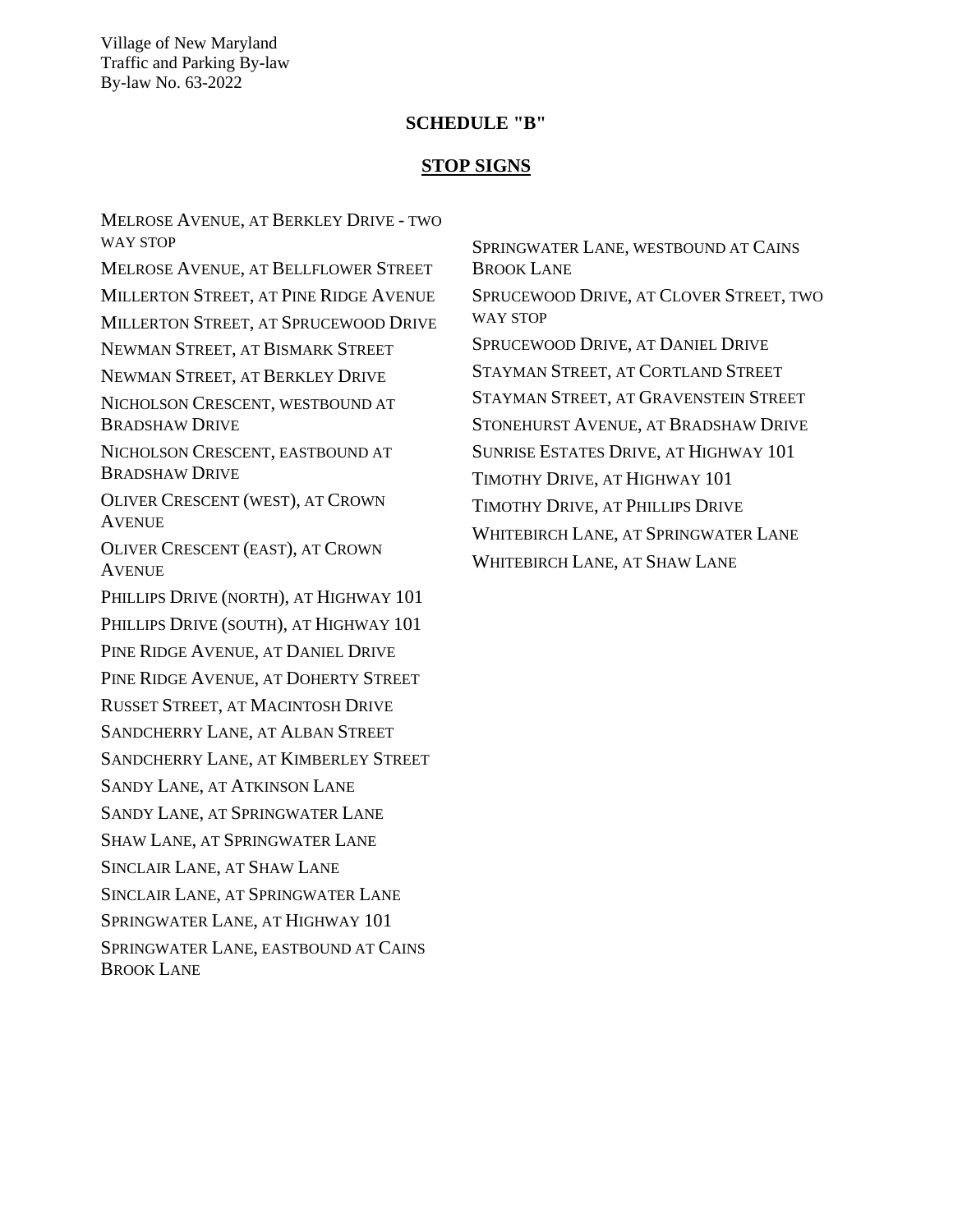#### **SCHEDULE "C"**

#### **YIELD RIGHT-OF-WAY SIGNS**

CAINS BROOK LANE, AT SHAW LANE CONFEDERATION AVENUE, AT HORNCASTLE AVENUE CROWN AVENUE, AT HIGHWAY 101 DOHERTY STREET, AT SPRUCEWOOD DRIVE GLADSTONE STREET, AT LODDINGTON STREET HERITAGE AVENUE, AT HORNCASTLE AVENUE JASMINE COURT, AT SANDCHERRY LANE KIRKLAND LANE, AT SPRUCEWOOD DRIVE SPRUCEWOOD DRIVE (WESTBOUND), AT DOHERTY STREET AND KIRKLAND LANE SPRUCEWOOD DRIVE (EASTBOUND), AT DOHERTY STREET AND KIRKLAND LANE SUNRISE ESTATES DRIVE, AT MCMURTRIE AVENUE WESTON STREET, AT SUNRISE ESTATES DRIVE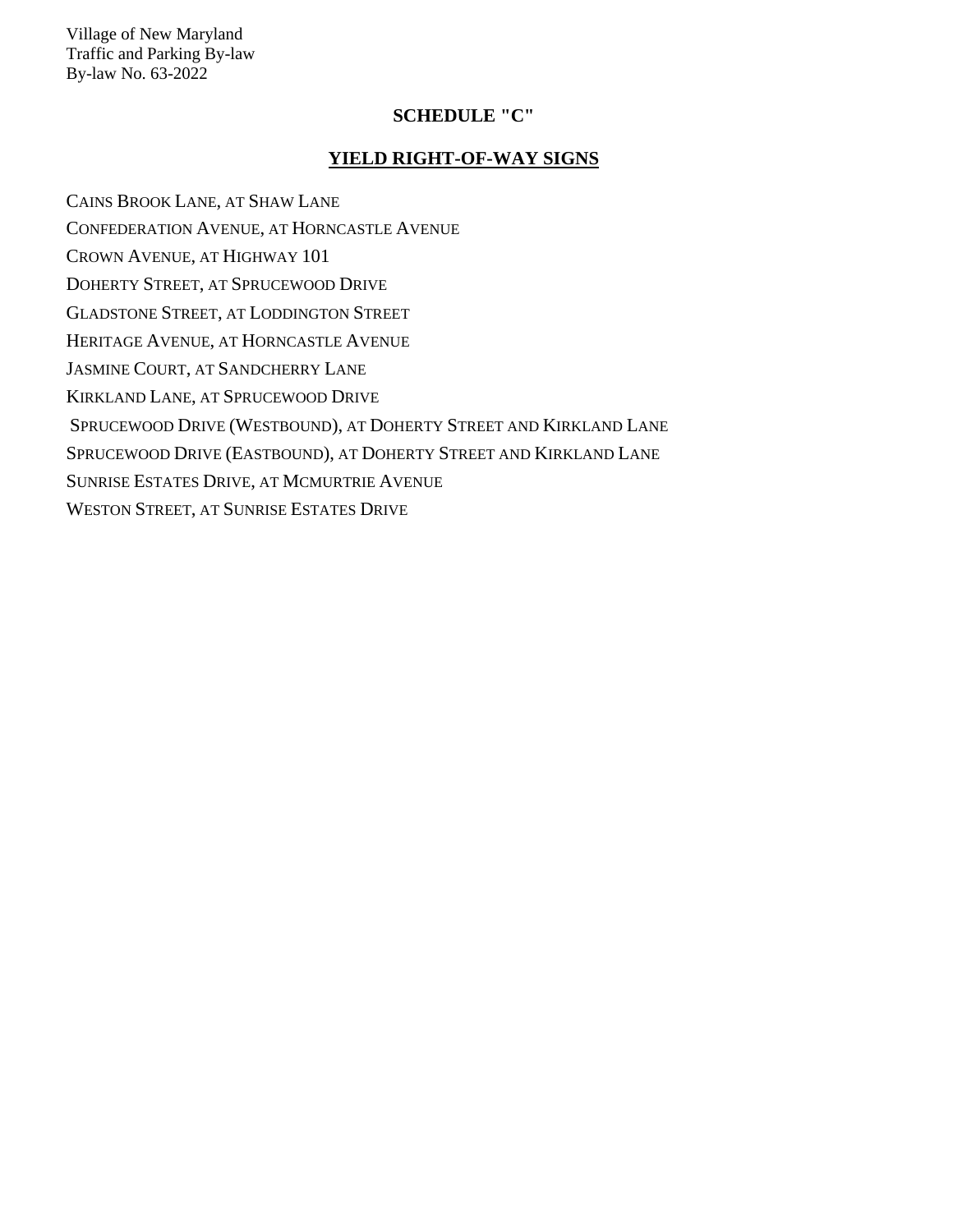## **SCHEDULE "D"**

## **NO PARKING ZONES**

LARK STREET - WEST SIDE, COMMENCING AT THE NORTHWEST SIDELINE OF 82 KINGSTON AVENUE, EXTENDING 35 METRES NORTHERLY. - SEE ATTACHED MAP IN SCHEDULE "F".

SPRUCEWOOD DRIVE - SOUTHWEST SIDE, COMMENCING AT THE SOUTHEAST SIDELINE OF 95 SPRUCEWOOD DRIVE, EXTENDING TO THE SOUTHEAST SIDELINE AT 79 SPRUCEWOOD DRIVE. - SEE ATTACHED MAP IN SCHEDULE "G".

SPRUCEWOOD DRIVE - NORTHEAST SIDE, COMMENCING AT THE NORTHWEST SIDELINE OF 92 SPRUCEWOOD DRIVE, EXTENDING TO THE SOUTHEAST SIDELINE AT 80 SPRUCEWOOD DRIVE. - SEE ATTACHED MAP IN SCHEDULE "G".

CLOVER STREET - NORTHWEST SIDE, COMMENCING AT SPRUCEWOOOD DRIVE, EXTENDING 50 METRES SOUTH WESTERLY. - SEE ATTACHED MAP IN SCHEDULE "G".

CLOVER STREET – SOUTHEAST SIDE, COMMENCING AT SPRUCEWOOOD DRIVE, EXTENDING 50 METRES SOUTH WESTERLY. - SEE ATTACHED MAP IN SCHEDULE "G".

NEW MARYLAND CENTRE - NORTHEAST SIDE OF MAIN ENTRANCE, COMMENCING AT CHARTERS SETTLEMENT ROAD, EXTENDING NORTHWESTERLY 74 METRES, THEN NORTHEASTERLY 44 METRES. - SEE ATTACHED MAP IN SCHEDULE "H".

KERRY LANE – NORTHWEST SIDE, COMMENCING AT THE NORTHEAST SIDELINE OF 16 KERRY LANE, EXTENDING 15 METERS NORTHEASTERLY. - SEE ATTACHED MAP IN SCHEDULE "J"

KERRY LANE – SOUTHEAST SIDE, COMMENCING AT SOUTHWEST SIDELINE OF 27 WOODLAWN LANE, EXTENDING 15 METRES NORTHEASTERLY. - SEE ATTACHED MAP IN SCHEDULE "J"

MACINTOSH DRIVE – SOUTH SIDE, COMMENCING AT THE NORTH CORNER OF 45 MACINTOSH DRIVE, EXTENDING 95 METRES EASTERLY. - SEE ATTACHED MAP IN SCHEDULE "K"

MACINTOSH DRIVE – NORTH SIDE, COMMENCING AT THE NORTHWEST SIDELINE OF 42 MACINTOSH DRIVE, EXTENDING 95 METRES EASTERLY. - SEE ATTACHED MAP IN SCHEDULE "K"

MACINTOSH DRIVE – SOUTH SIDE, COMMENCING AT THE SOUTHWEST CORNER OF 62 CORTLAND STREET, EXTENDING 125 METRES NORTHEASTERLY. - SEE ATTACHED MAP IN SCHEDULE "L"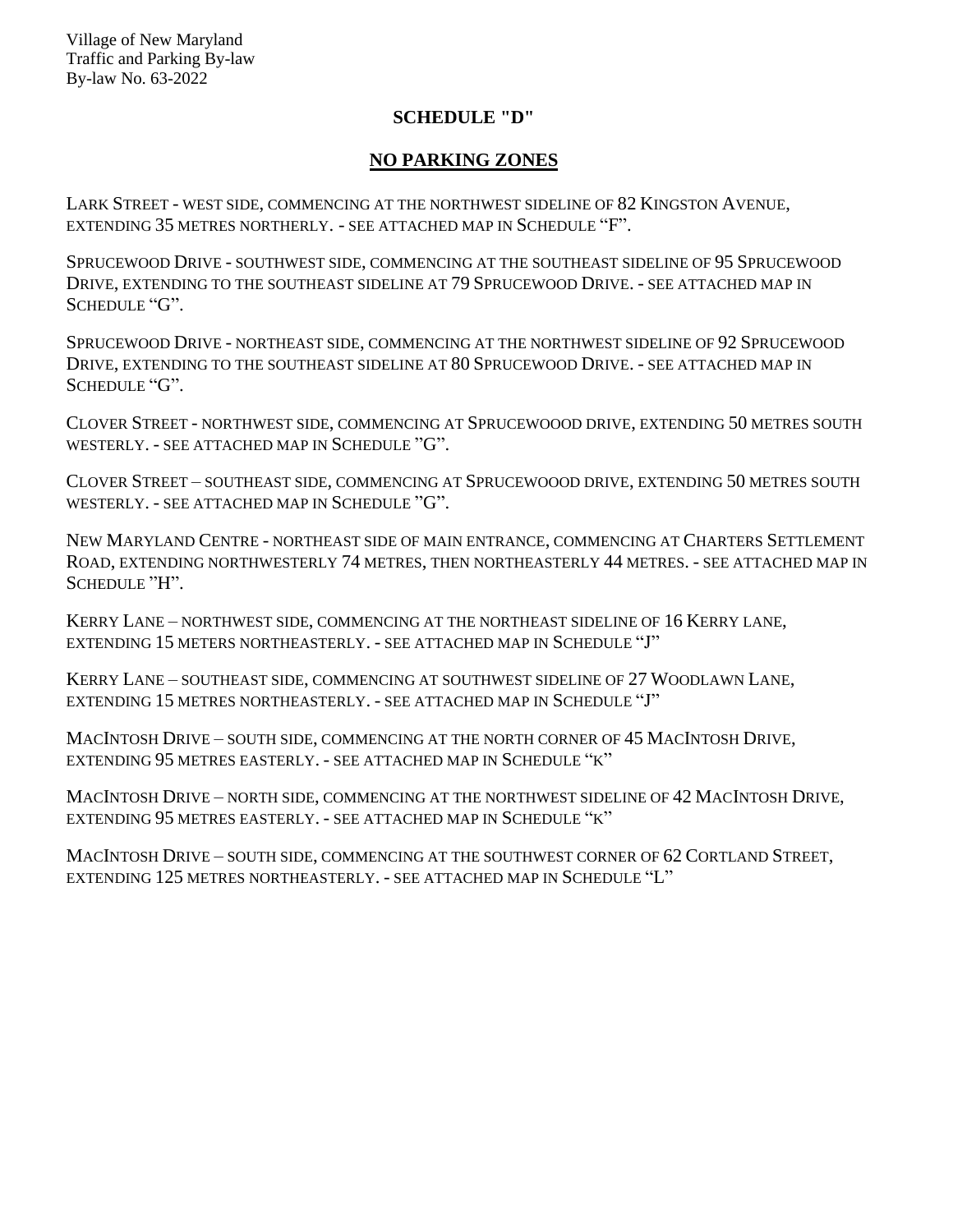## **SCHEDULE "E"**

# **FIRE ZONES**

NEW MARYLAND ELEMENTARY SCHOOL – FIRE LANES / NO PARKING ZONES - SEE ATTACHED MAP IN SCHEDULE "I"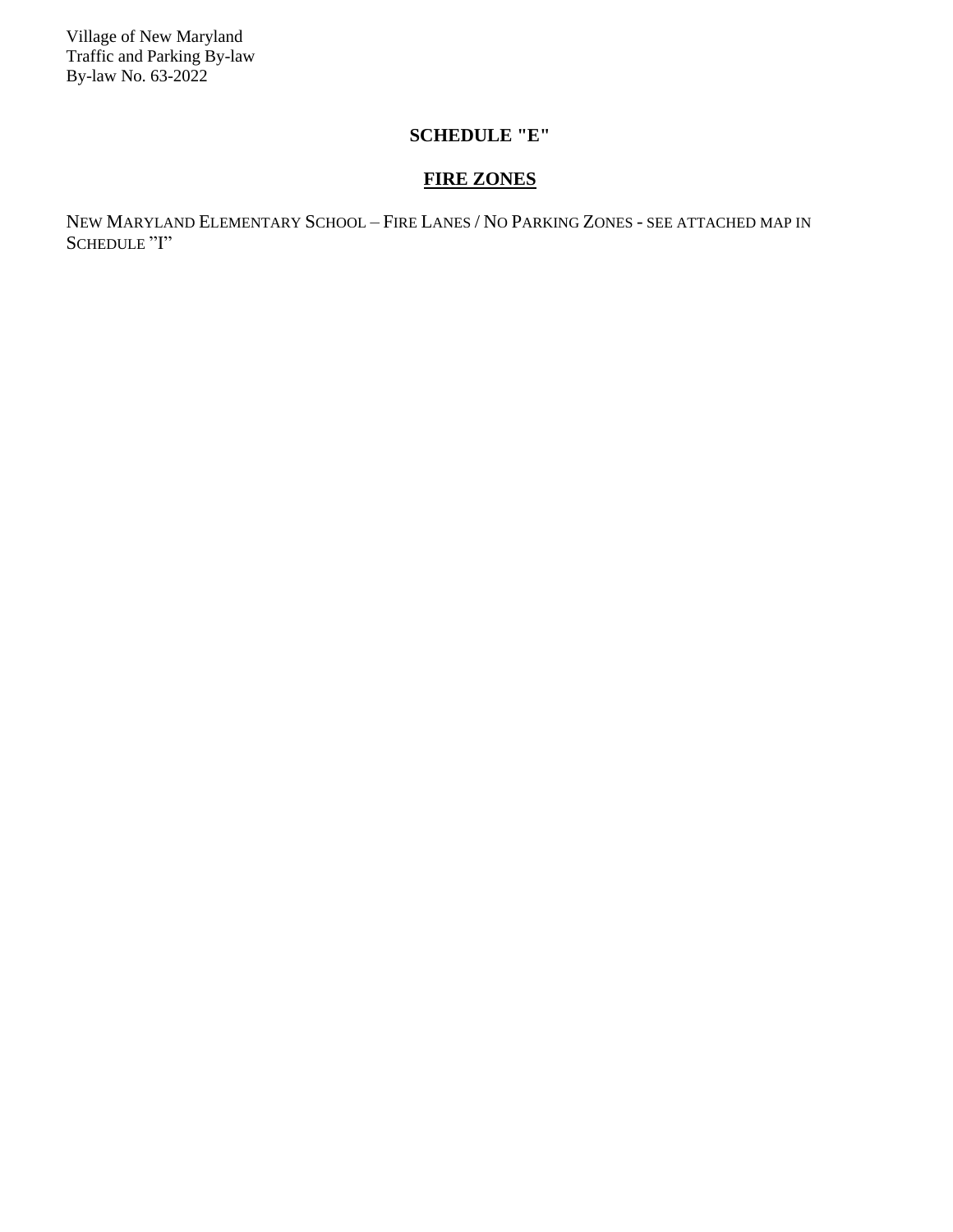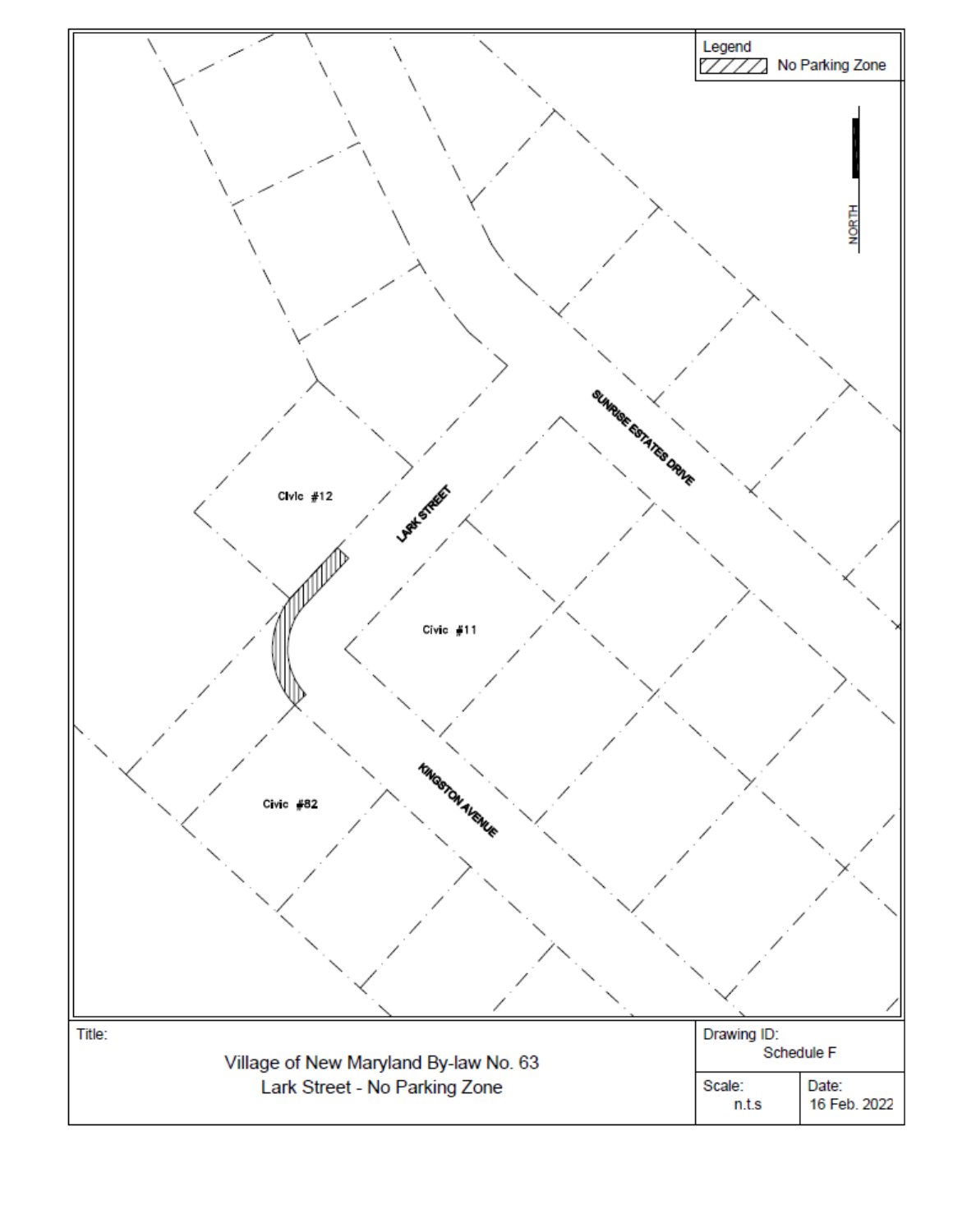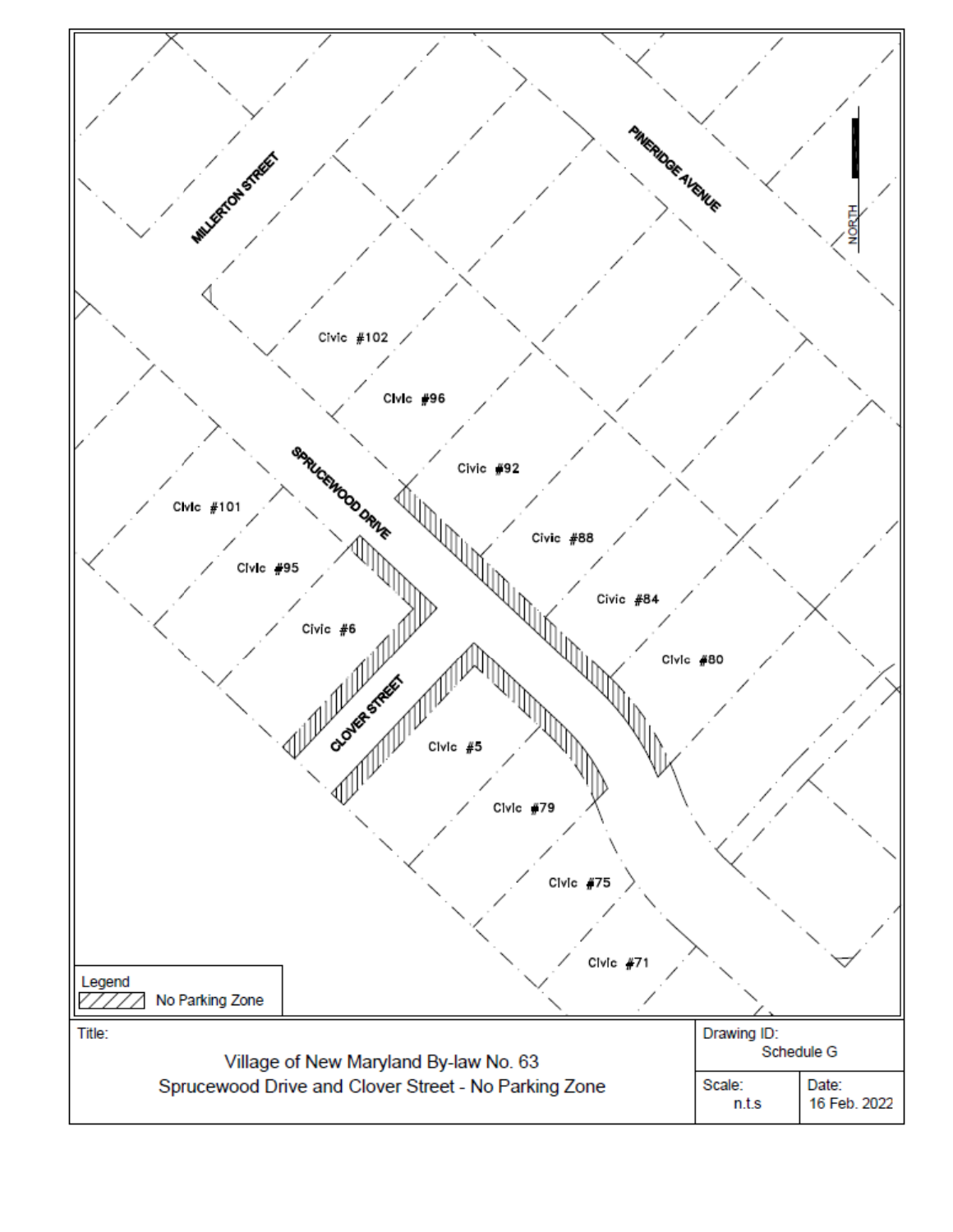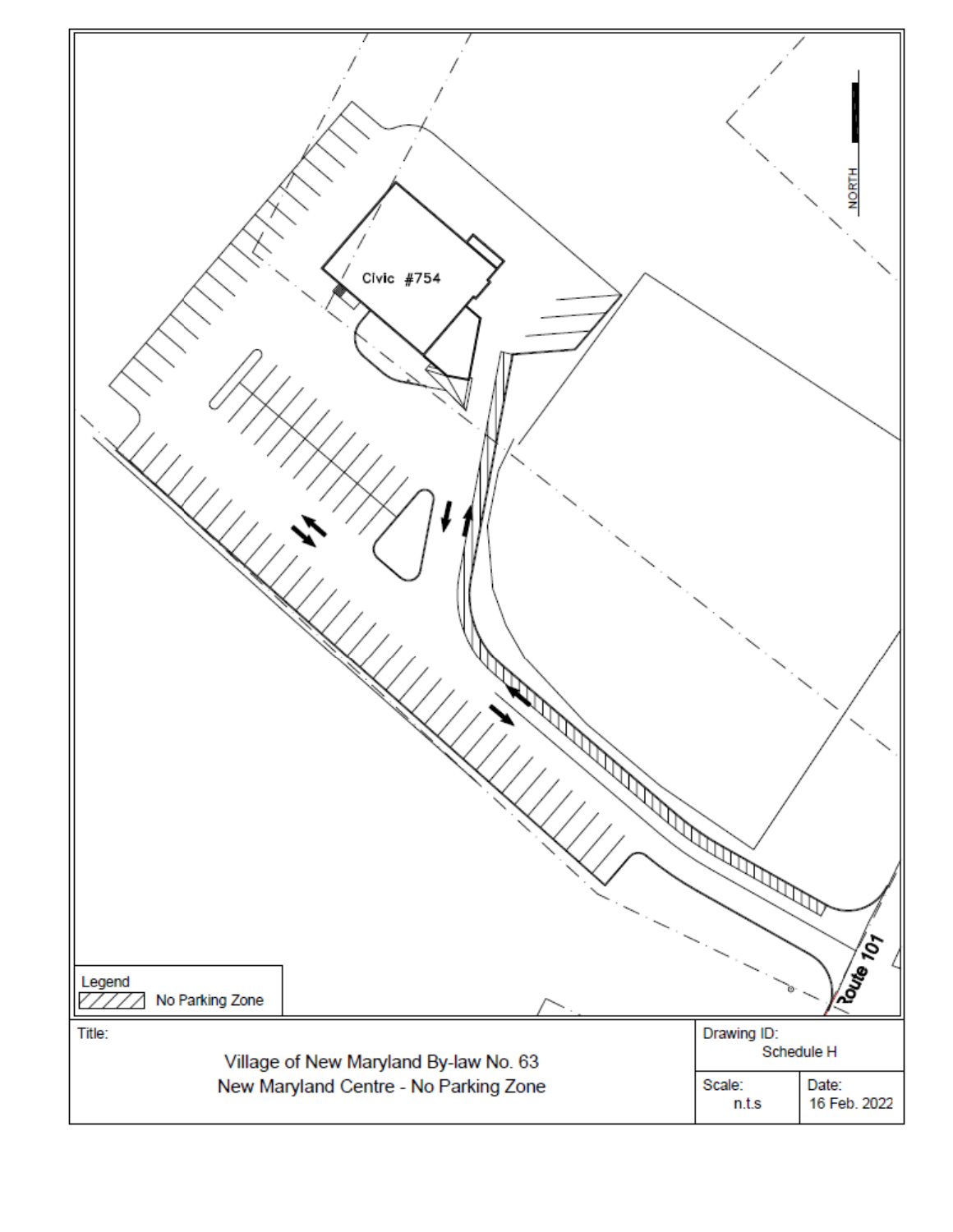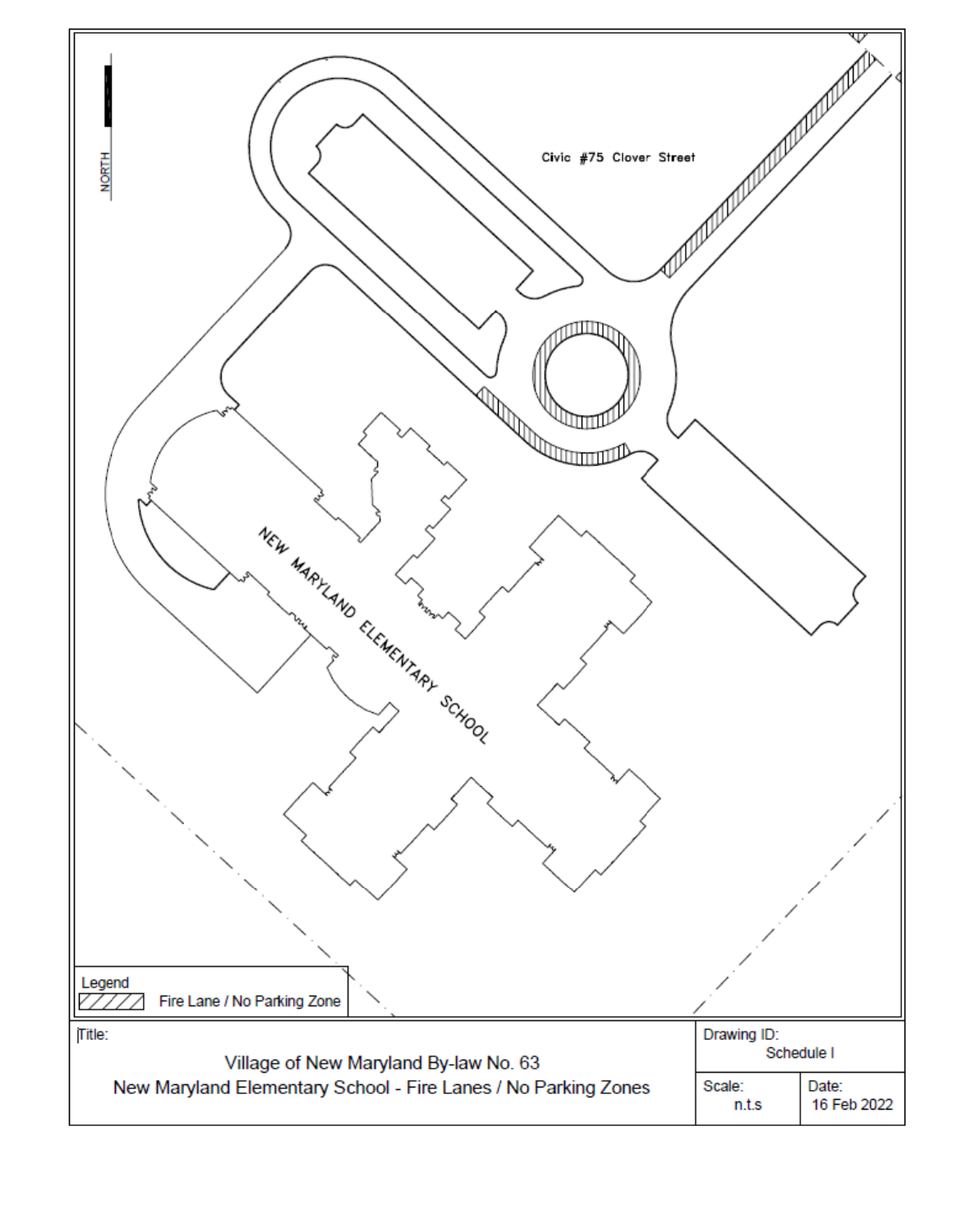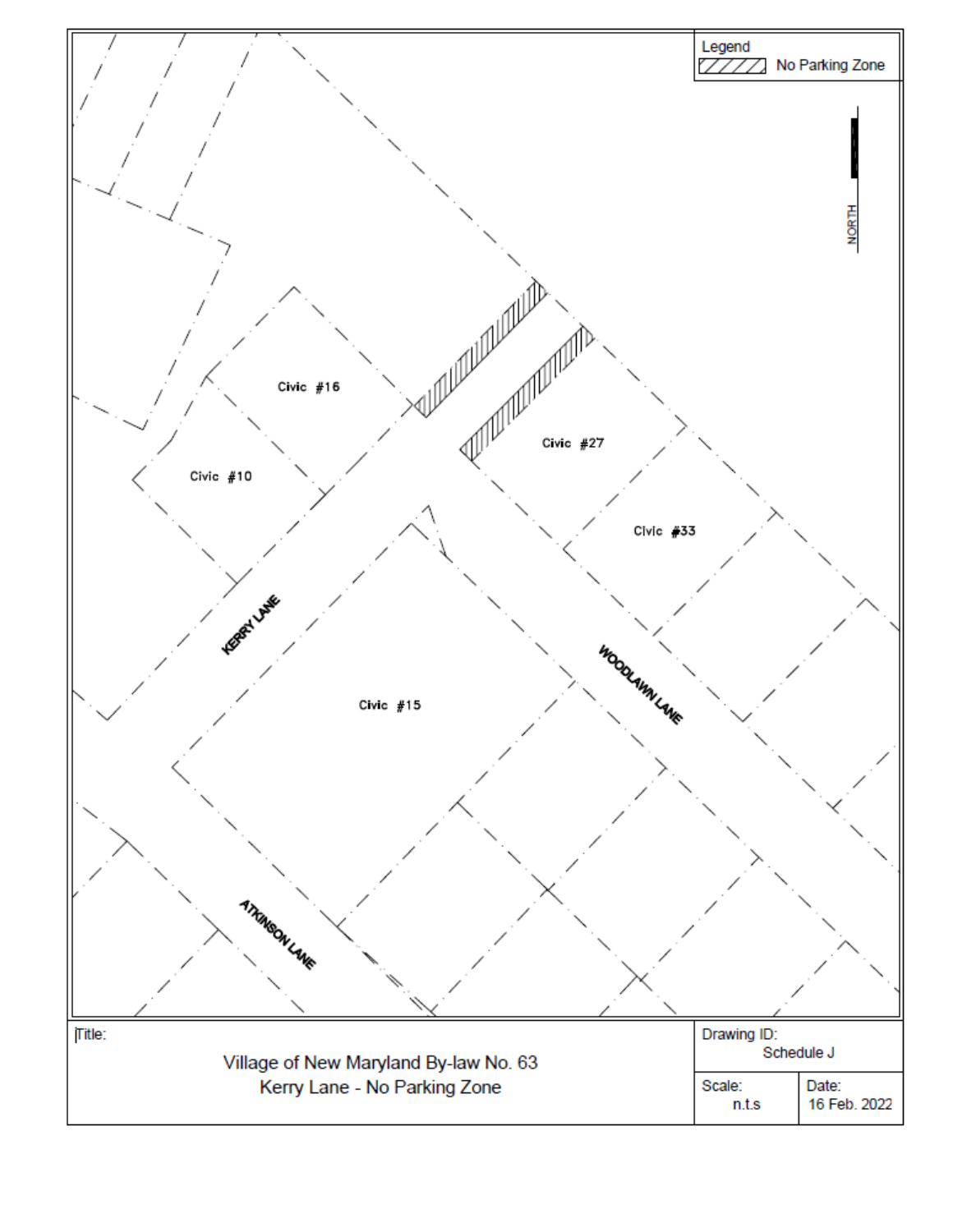